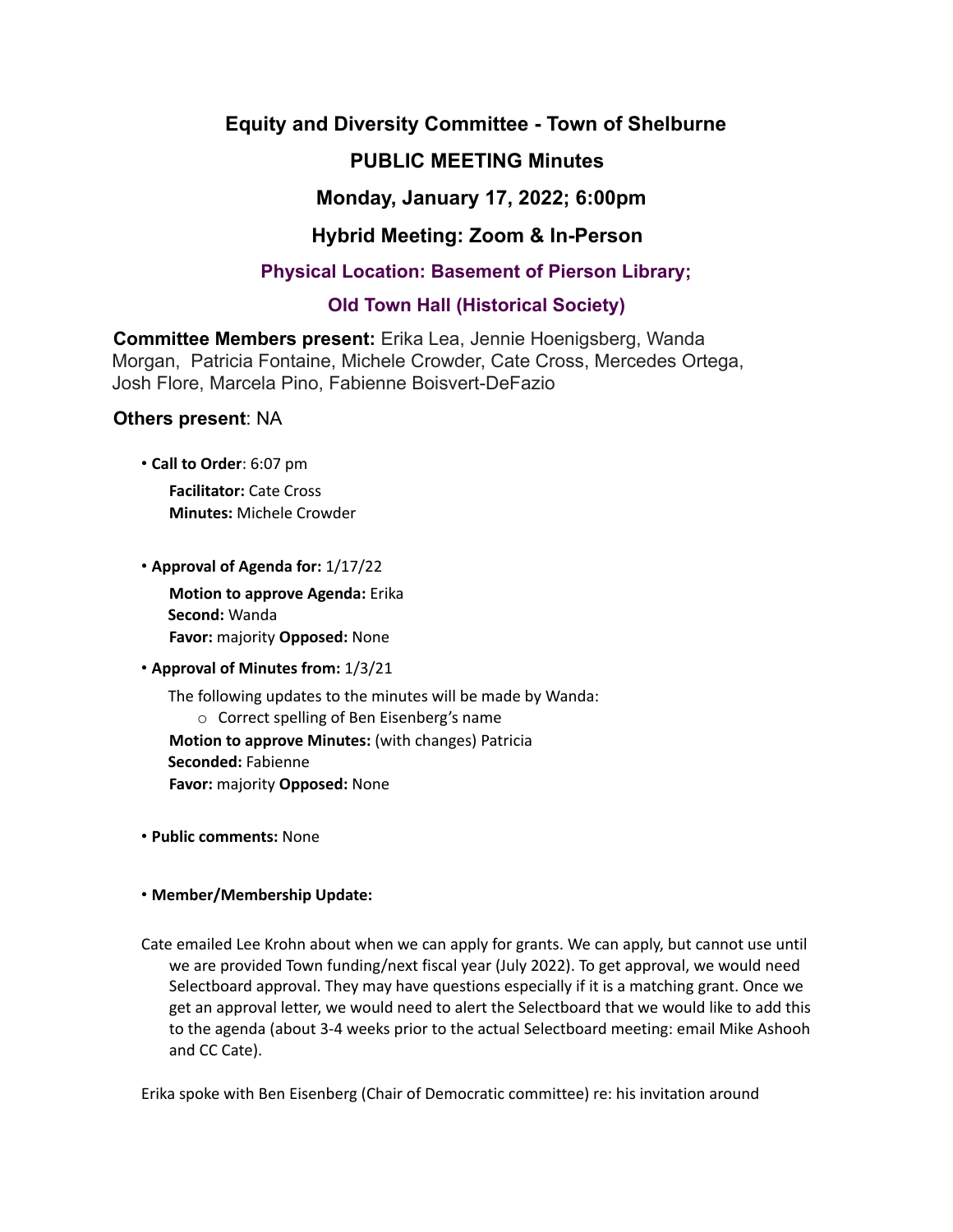potential collaboration around a shared interest topic. The committee feels we are unable to do so to prevent alignment with a political party. Individual/ private citizens who are interested in connecting can do so independently. Those interested can email Erika and she will help to connect as needed.

Mercedes provided an update re: new committee documentation/shared spreadsheet. Tabs include: committee info, strategic plan/overview, action items, shared ideas, budget. All team members to review and add pertinent information as needed.

#### • **Discussions:**

 $\circ$  Strategic Planning: group discussion; updated year 1 info (to currently work on these action items until July 2022 when we will have a budget). Moved trainings to year 2. In need of larger strategic goals that current "action items"/objectives can be placed under. To work in 2 sections of time (pre and post budget: July 2022) Possible goals to include: 1. To increase E & D Committee recognition in our community (objectives to include: sustainability of committee as well as community outreach/culture building, adoption of VCLT declaration of inclusion) New subgroup needed to support this work. 2. Complete an accurate needs assessment of the Town of Shelburne (objectives to include: identifying and applying for grants, hiring of a consultant to support our work/complete an accurate assessment). All team members to discuss/work on this in "Shared ideas" tab

#### • **Report from Sub-Groups:**

### **Strategic Planning:** see full group discussion above

**Grant Subgroup:** Wanda provided updates re: 2 identified possible grant options: SCHIP grant and ARPA (American Rescue Plan Act) funds. Unclear of when we would be able to apply, although potentially would have to await acceptance of an award until July of 2022. Clearer understanding of when /how to present possible grants to the Selectboard (see above). Grant subgroup meetings now being held every 2 weeks. Wanda sent out an invite. (Wanda, Jennie, Patricia with support from Michele, Marcela as needed)

**Consultant Subgroup:** No further action at this time

**Community/Culture Building Subgroup (newly formed as of this meeting):** to discuss possible outreach into the community. Question around whether we can get community "sponsors"? (Mercedes, Erika, Fabienne with support from Marcela, Josh as needed). Ideas around social media outreach, listserv and possible open house discussed.

• **Action Items**: **Action Responsible Due**